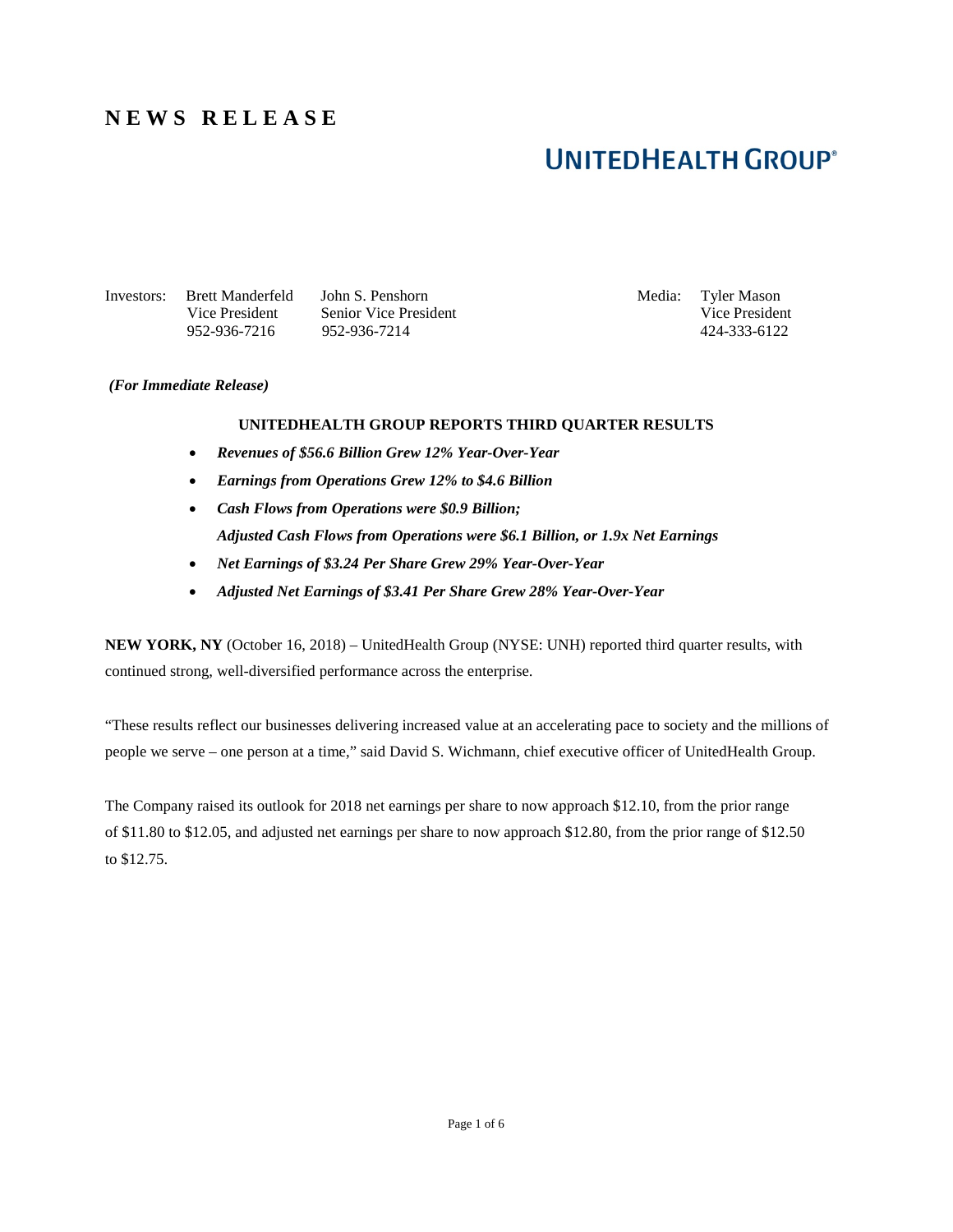# **UNITEDHEALTH GROUP®**

| <b>Quarterly Financial Performance</b> |                |                |                 |  |  |  |
|----------------------------------------|----------------|----------------|-----------------|--|--|--|
| <b>Three Months Ended</b>              |                |                |                 |  |  |  |
|                                        | September 30,  | September 30,  | <b>June 30,</b> |  |  |  |
|                                        | 2018           | 2017           | <u>2018</u>     |  |  |  |
| Revenues                               | \$56.6 billion | \$50.3 billion | \$56.1 billion  |  |  |  |
| Earnings From Operations               | \$4.6 billion  | \$4.1 billion  | \$4.2 billion   |  |  |  |
| Net Margin                             | 5.6%           | 4.9%           | 5.2%            |  |  |  |

- UnitedHealth Group's third quarter 2018 revenues grew \$6.2 billion or 12.4 percent year-over-year to \$56.6 billion, with strong revenue growth rates across both UnitedHealthcare and Optum.
- Third quarter earnings from operations grew \$502 million or 12.3 percent year-over-year to \$4.6 billion. Adjusted net earnings of \$3.41 per share grew 28.2 percent, with an improved net margin of 5.6 percent.
- Adjusted cash flows from operations of \$6.1 billion were 1.9x net income in third quarter 2018.
- The consolidated medical care ratio of 81.0 percent in the third quarter of 2018 decreased 40 basis points yearover-year, with the return of the health insurance tax more than offsetting business mix changes and more moderate reserve development. Favorable medical reserve development of \$50 million in the quarter was driven by \$120 million in favorable development related to 2018, partially offset by \$70 million in unfavorable development from 2017.
- The operating cost ratio of 15.0 percent in the third quarter of 2018 increased 30 basis points year-over-year, as business mix changes and operating efficiencies were more than offset by the return of the health insurance tax.
- The third quarter 2018 income tax rate of 22.5 percent decreased 10 percentage points year-over-year, reflecting the reduced federal statutory rate and results of tax planning and management, partially offset by the return of the nondeductible health insurance tax for 2018.
- Third quarter 2018 days claims payable increased three days sequentially and remained unchanged year-over-year at 51 days. Days sales outstanding of 18 days was flat sequentially while increasing two days year-over-year.
- Annualized return on shareholders' equity increased 340 basis points year-over-year to 25.9 percent, and the debt to total capital ratio decreased sequentially by approximately two percentage points to 38.9 percent at September 30, 2018.
- UnitedHealth Group repurchased 1.9 million shares in the third quarter, bringing year-to-date purchases to 15.7 million shares for \$3.65 billion. Dividends paid to shareholders were \$866 million in the third quarter, reflecting the 20 percent increase in the Company's dividend rate in June 2018.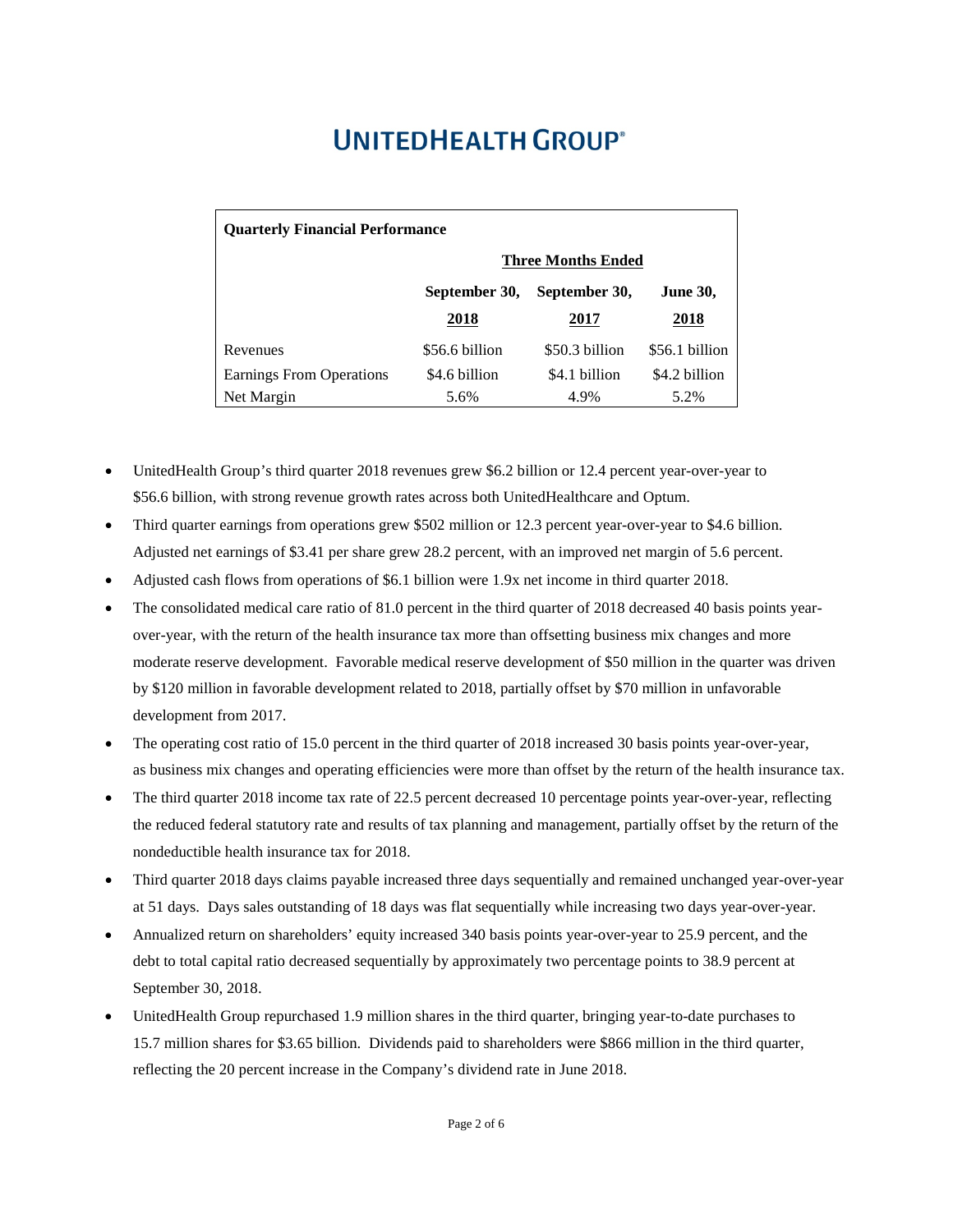

UnitedHealthcare provides global health care benefits, serving individuals and employers, and Medicare and Medicaid beneficiaries. UnitedHealthcare is dedicated to improving the value health care consumers receive by reducing the total cost of care, enhancing the quality of care received, improving health and wellness and simplifying the health care experience.

| <b>Quarterly Financial Performance</b> |                |                |                 |  |  |  |
|----------------------------------------|----------------|----------------|-----------------|--|--|--|
| <b>Three Months Ended</b>              |                |                |                 |  |  |  |
|                                        | September 30,  | September 30,  | <b>June 30,</b> |  |  |  |
|                                        | 2018           | 2017           | 2018            |  |  |  |
| Revenues                               | \$45.9 billion | \$40.7 billion | \$45.8 billion  |  |  |  |
| <b>Earnings From Operations</b>        | \$2.6 billion  | \$2.4 billion  | \$2.4 billion   |  |  |  |
| <b>Operating Margin</b>                | 5.6%           | 5.9%           | 5.1%            |  |  |  |

- UnitedHealthcare grew to serve 2.8 million more consumers<sup>[1](#page-2-0)</sup> year-over-year in the third quarter of 2018, with revenues growing by \$5.2 billion or 12.8 percent to \$45.9 billion. Revenue growth was driven by an increasing number of people served, greater membership growth in higher acuity programs, pricing to cover expected medical cost trends and resumption of the health insurance tax for 2018. Third quarter 2018 earnings from operations of \$2.6 billion grew 7 percent, while the operating margin of 5.6 percent decreased 30 basis points year-over-year due to higher growth in government program business.
	- UnitedHealthcare Employer & Individual third quarter 2018 revenues of \$13.7 billion increased \$680 million year-over-year. UnitedHealthcare Employer & Individual grew to serve 65,000 more people through risk-based offerings in the quarter and 130,000 more people year-over-year. Fee-based offerings decreased by 245,000 people year-over-year, as expected.
	- UnitedHealthcare Medicare & Retirement grew revenues by \$2.5 billion or 15.2 percent year-over-year to \$18.8 billion in the third quarter of 2018. In Medicare Advantage, the business served 525,000 more people year-over-year, including 125,000 more people in the third quarter, including 65,000 from the combination with Peoples Health in the quarter.
	- UnitedHealthcare Community & State revenues of \$11.1 billion grew \$1.7 billion or 17.9 percent yearover-year, driven by growth of 255,000 people year-over-year, reflecting strong growth serving individuals with higher clinical needs. Membership decreased 80,000 people in the third quarter, with completion of the divestiture of UnitedHealthcare's plan serving 85,000 community-based members in New Mexico.
	- UnitedHealthcare Global revenues grew 18.2 percent year-over-year to \$2.4 billion, due principally to business expansion.

<span id="page-2-0"></span> <sup>1</sup> Reflects net consumer growth excluding the TRICARE military health program, which concluded in 2017.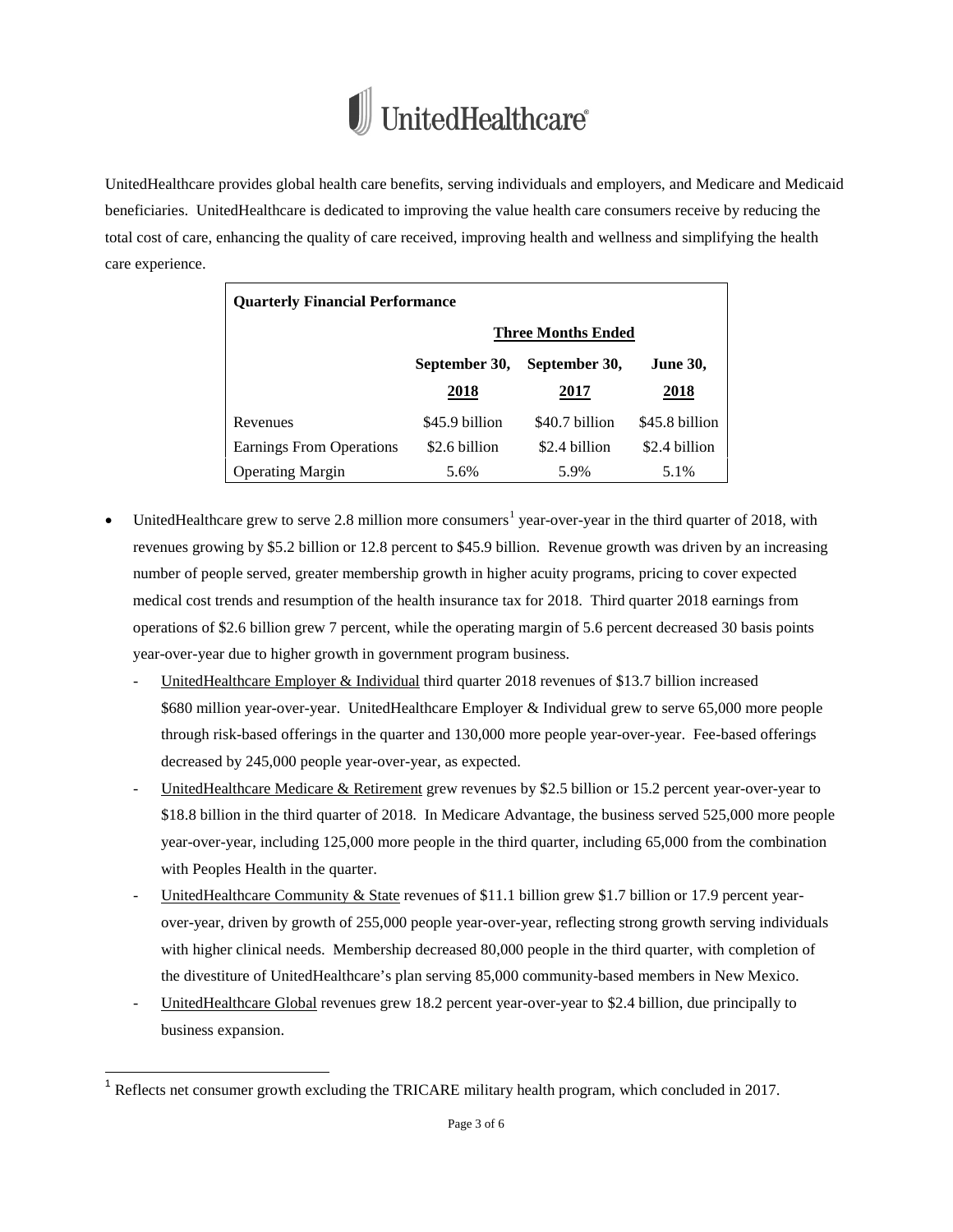

Optum is a health services business serving the global health care marketplace, including payers, care providers, employers, governments, life sciences companies and consumers. Using market-leading information, data analytics, technology and clinical insights, Optum helps improve overall health system performance: optimizing care quality, reducing health care costs and improving the consumer experience and health system performance.

| <b>Ouarterly Financial Performance</b> |                |                |                 |  |  |  |
|----------------------------------------|----------------|----------------|-----------------|--|--|--|
| <b>Three Months Ended</b>              |                |                |                 |  |  |  |
|                                        | September 30,  | September 30,  | <b>June 30,</b> |  |  |  |
|                                        | 2018           | 2017           | 2018            |  |  |  |
| Revenues                               | \$25.4 billion | \$22.9 billion | \$24.7 billion  |  |  |  |
| <b>Earnings From Operations</b>        | \$2.0 billion  | \$1.7 billion  | \$1.8 billion   |  |  |  |
| <b>Operating Margin</b>                | 8.0%           | 7.4%           | 7.5%            |  |  |  |

- In the third quarter of 2018, Optum revenues grew by \$2.5 billion or 11 percent year-over-year to \$25.4 billion. Optum's operating margin of 8.0 percent expanded 60 basis points year-over-year. Third quarter earnings from operations grew \$334 million or 19.7 percent year-over-year to \$2 billion, reflecting strong double-digit percentage earnings growth rates for each business segment.
	- OptumHealth revenues of \$6.1 billion grew \$800 million or 15.2 percent year-over-year, driven by growth in care delivery, behavioral health, digital consumer engagement and health financial services. OptumHealth served 9[2](#page-3-0) million people at quarter end, having grown to serve 5 million more people<sup>2</sup> over the past year.
	- OptumInsight revenues grew 12.5 percent to \$2.3 billion in third quarter 2018, reflecting steady growth in data analytics product and service offerings for customers and growth and expansion in business process outsourcing and care provider advisory services. OptumInsight's contract backlog of \$15.7 billion grew \$1.8 billion or nearly 13 percent year-over-year.
	- OptumRx third quarter 2018 revenues grew 9.3 percent year-over-year to \$17.4 billion. OptumRx fulfilled 331 million adjusted scripts in third quarter 2018, growing 3.1 percent over the prior year, with favorable mix in specialty pharmacy and home delivery services. During the quarter, OptumRx strengthened its services to patients being treated for complex diseases by adding capabilities in community pharmacy, telepsychiatry and specialty pharmacy services through the acquisitions of Genoa Healthcare and Avella Specialty Pharmacy.

<span id="page-3-0"></span><sup>&</sup>lt;sup>2</sup> Reflects net consumer growth excluding the TRICARE military health program, which concluded in 2017.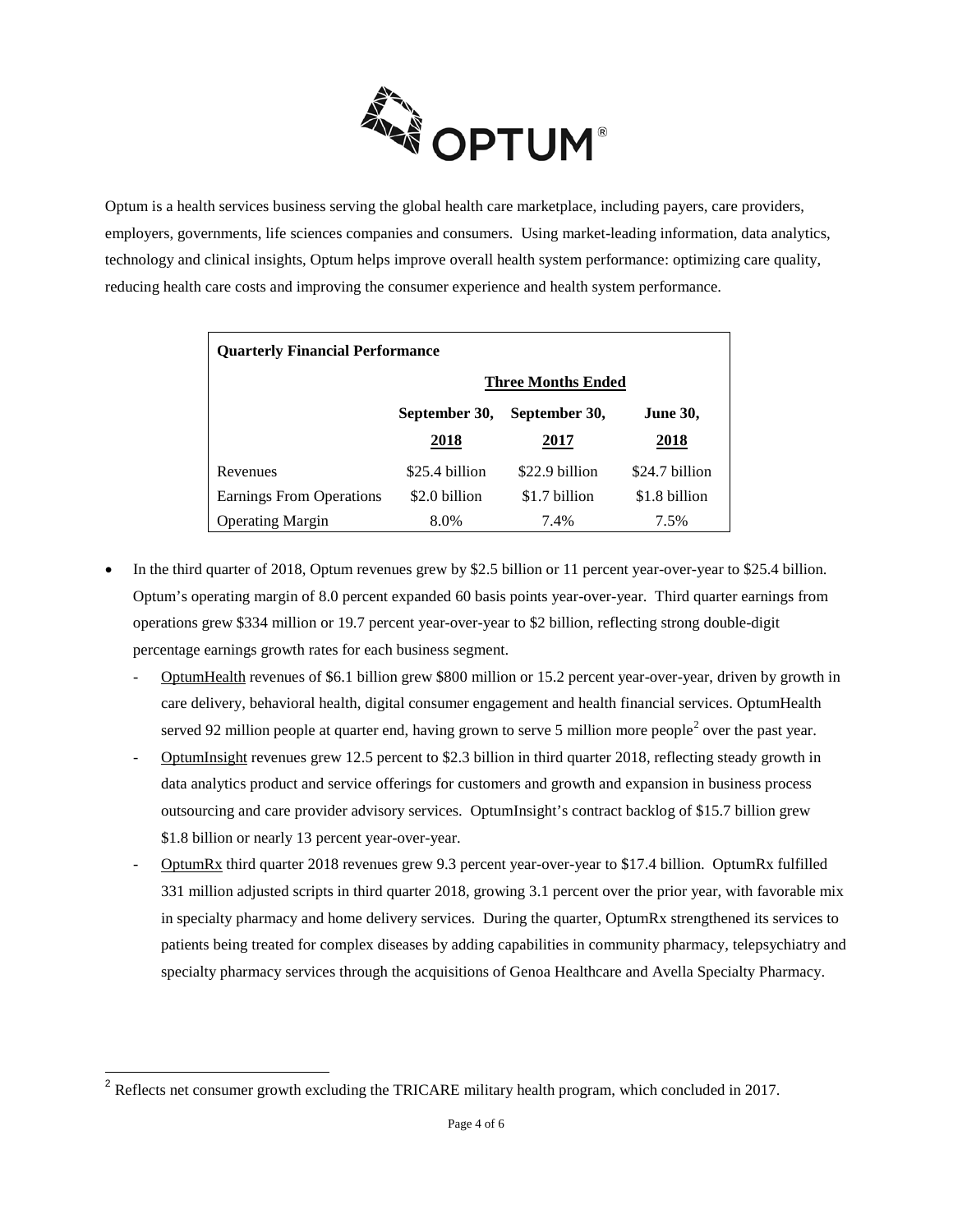### **About UnitedHealth Group**

UnitedHealth Group (NYSE: UNH) is a diversified health care company dedicated to helping people live healthier lives and helping make the health system work better for everyone. UnitedHealth Group offers a broad spectrum of products and services through two distinct platforms: UnitedHealthcare, which provides health care coverage and benefits services; and Optum, which provides information and technology-enabled health services. For more information, visit UnitedHealth Group a[t www.unitedhealthgroup.com](http://www.unitedhealthgroup.com/) or follow @UnitedHealthGrp on Twitter.

#### **Earnings Conference Call**

As previously announced, UnitedHealth Group will discuss the Company's results, strategy and future outlook on a conference call with investors at 8:45 a.m. Eastern Time today. UnitedHealth Group will host a live webcast of this conference call from the Investors page of the Company's website [\(www.unitedhealthgroup.com\)](http://www.unitedhealthgroup.com/). Following the call, a webcast replay will be available on the same site through October 30, 2018. The conference call replay can also be accessed by dialing 1-800-695-2533. This earnings release and the Form 8-K dated October 16, 2018 can also be accessed from the Investors page of the Company's website.

### **Non-GAAP Financial Information**

This news release presents non-GAAP financial information provided as a complement to the results provided in accordance with accounting principles generally accepted in the United States of America ("GAAP"). A reconciliation of the non-GAAP financial information to the most directly comparable GAAP financial measure is provided in the accompanying tables found at the end of this release.

#### **Forward-Looking Statements**

The statements, estimates, projections, guidance or outlook contained in this document include "forward-looking" statements within the meaning of the Private Securities Litigation Reform Act of 1995 (PSLRA). These statements are intended to take advantage of the "safe harbor" provisions of the PSLRA. Generally the words "believe," "expect," "intend," "estimate," "anticipate," "forecast," "outlook," "plan," "project," "should" and similar expressions identify forward-looking statements, which generally are not historical in nature. These statements may contain information about financial prospects, economic conditions and trends and involve risks and uncertainties. We caution that actual results could differ materially from those that management expects, depending on the outcome of certain factors.

Some factors that could cause actual results to differ materially from results discussed or implied in the forwardlooking statements include: our ability to effectively estimate, price for and manage our medical costs, including the impact of any new coverage requirements; new laws or regulations, or changes in existing laws or regulations, or their enforcement or application, including increases in medical, administrative, technology or other costs or decreases in enrollment resulting from U.S., South American and other jurisdictions' regulations affecting the health care industry; the outcome of the DOJ's legal action relating to the risk adjustment submission matter; our ability to maintain and achieve improvement in CMS star ratings and other quality scores that impact revenue; reductions in revenue or delays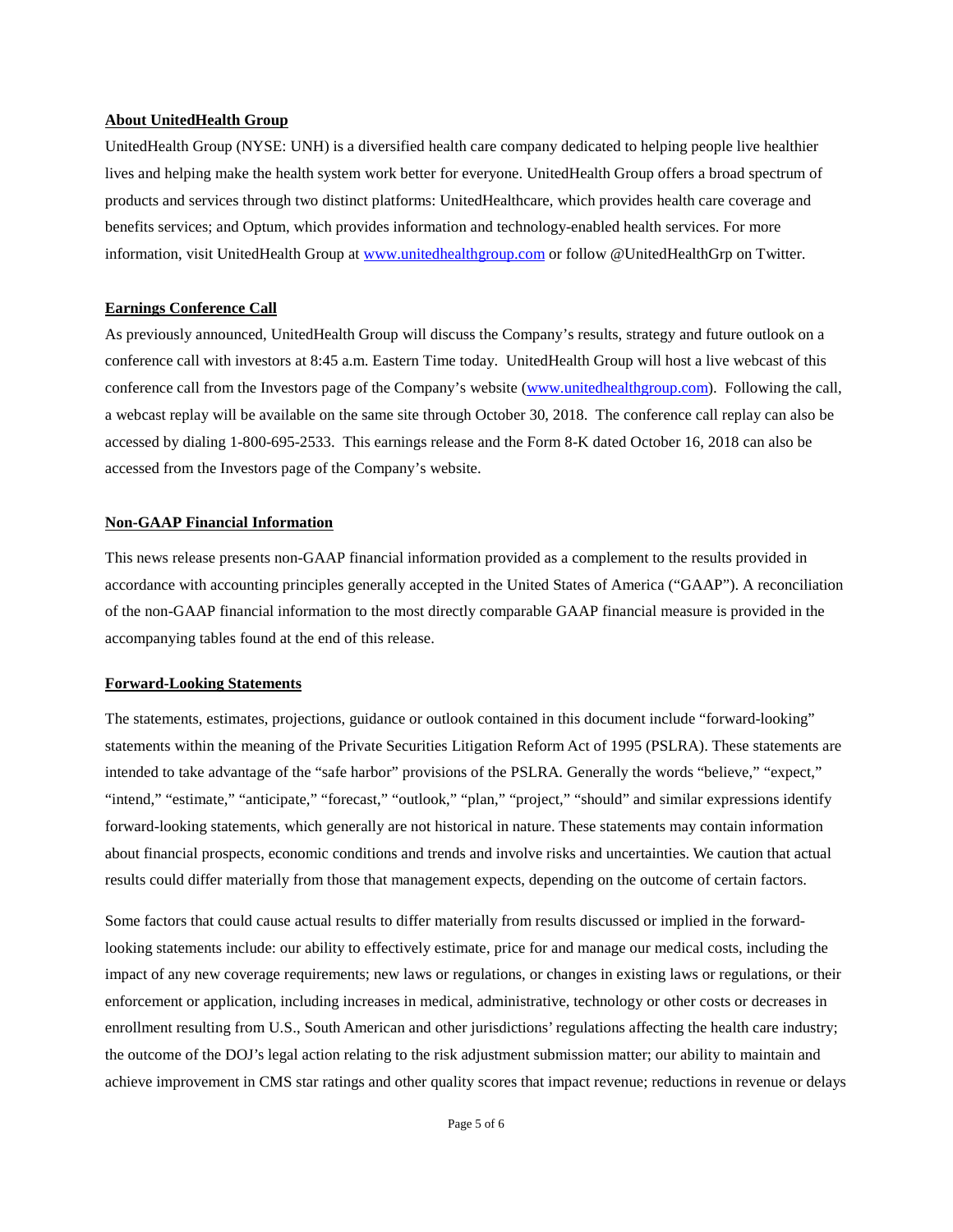to cash flows received under Medicare, Medicaid and other government programs, including the effects of a prolonged U.S. government shutdown or debt ceiling constraints; changes in Medicare, including changes in payment methodology, the CMS star ratings program or the application of risk adjustment data validation audits; cyber-attacks or other privacy or data security incidents; failure to comply with privacy and data security regulations; regulatory and other risks and uncertainties of the pharmacy benefits management industry; competitive pressures, which could affect our ability to maintain or increase our market share; changes in or challenges to our public sector contract awards; our ability to execute contracts on competitive terms with physicians, hospitals and other service providers; failure to achieve targeted operating cost productivity improvements, including savings resulting from technology enhancement and administrative modernization; increases in costs and other liabilities associated with increased litigation, government investigations, audits or reviews; failure to manage successfully our strategic alliances or complete or receive anticipated benefits of acquisitions and other strategic transactions; fluctuations in foreign currency exchange rates on our reported shareholders' equity and results of operations; downgrades in our credit ratings; the performance of our investment portfolio; impairment of the value of our goodwill and intangible assets if estimated future results do not adequately support goodwill and intangible assets recorded for our existing businesses or the businesses that we acquire; failure to maintain effective and efficient information systems or if our technology products do not operate as intended; and our ability to obtain sufficient funds from our regulated subsidiaries or the debt or capital markets to fund our obligations, to maintain our debt to total capital ratio at targeted levels, to maintain our quarterly dividend payment cycle or to continue repurchasing shares of our common stock.

This list of important factors is not intended to be exhaustive. We discuss certain of these matters more fully, as well as certain risk factors that may affect our business operations, financial condition and results of operations, in our filings with the Securities and Exchange Commission, including our annual reports on Form 10-K, quarterly reports on Form 10-Q and current reports on Form 8-K. Any or all forward-looking statements we make may turn out to be wrong, and can be affected by inaccurate assumptions we might make or by known or unknown risks and uncertainties. By their nature, forward-looking statements are not guarantees of future performance or results and are subject to risks, uncertainties and assumptions that are difficult to predict or quantify. Actual future results may vary materially from expectations expressed or implied in this document or any of our prior communications. You should not place undue reliance on forward-looking statements, which speak only as of the date they are made. We do not undertake to update or revise any forward-looking statements, except as required by applicable securities laws.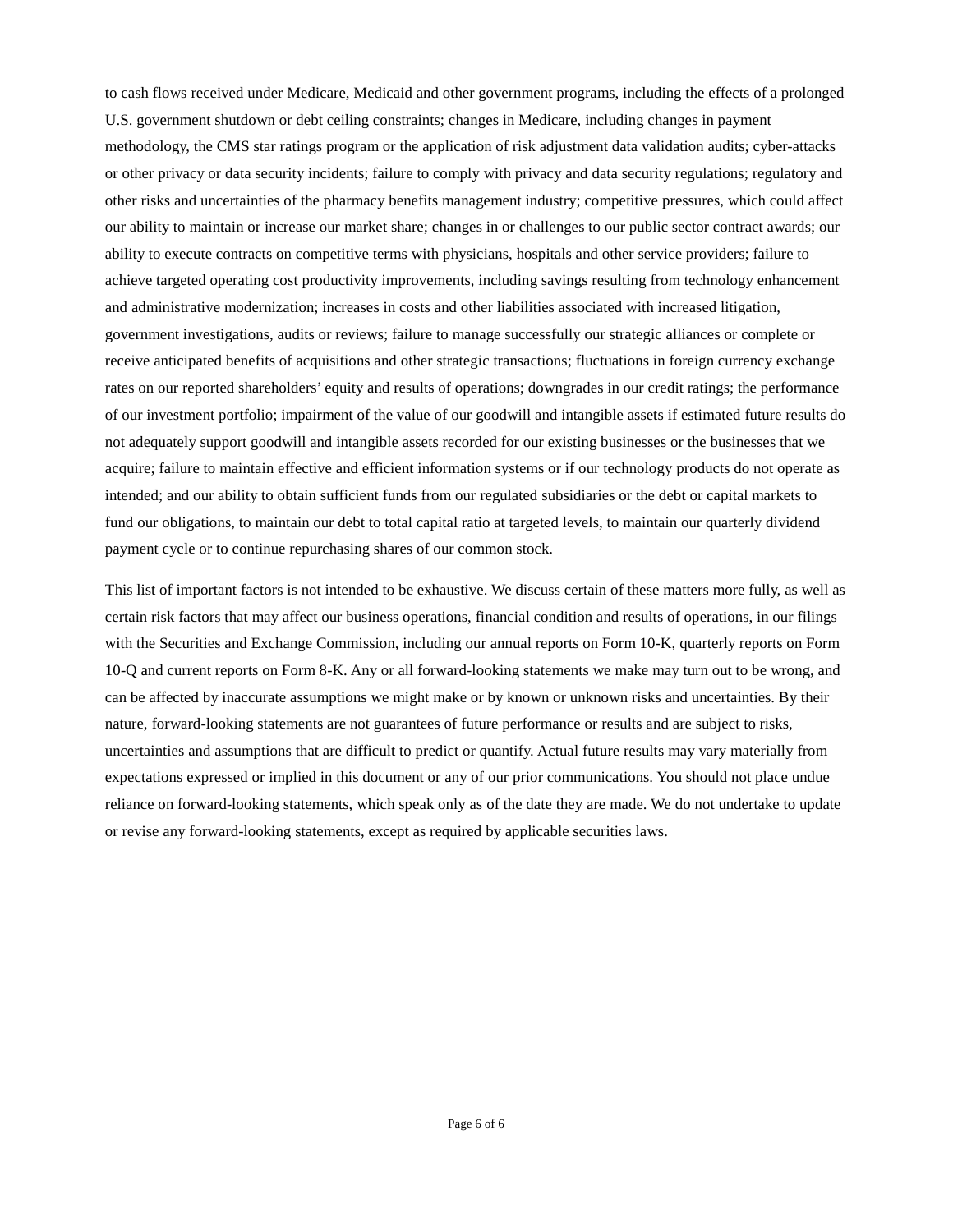## **UNITEDHEALTH GROUP Earnings Release Schedules and Supplementary Information Quarter Ended September 30, 2018**

- Condensed Consolidated Statements of Operations
- Condensed Consolidated Balance Sheets
- Condensed Consolidated Statements of Cash Flows
- Supplemental Financial Information Businesses
- Supplemental Financial Information Business Metrics
- Reconciliation of Non-GAAP Financial Measures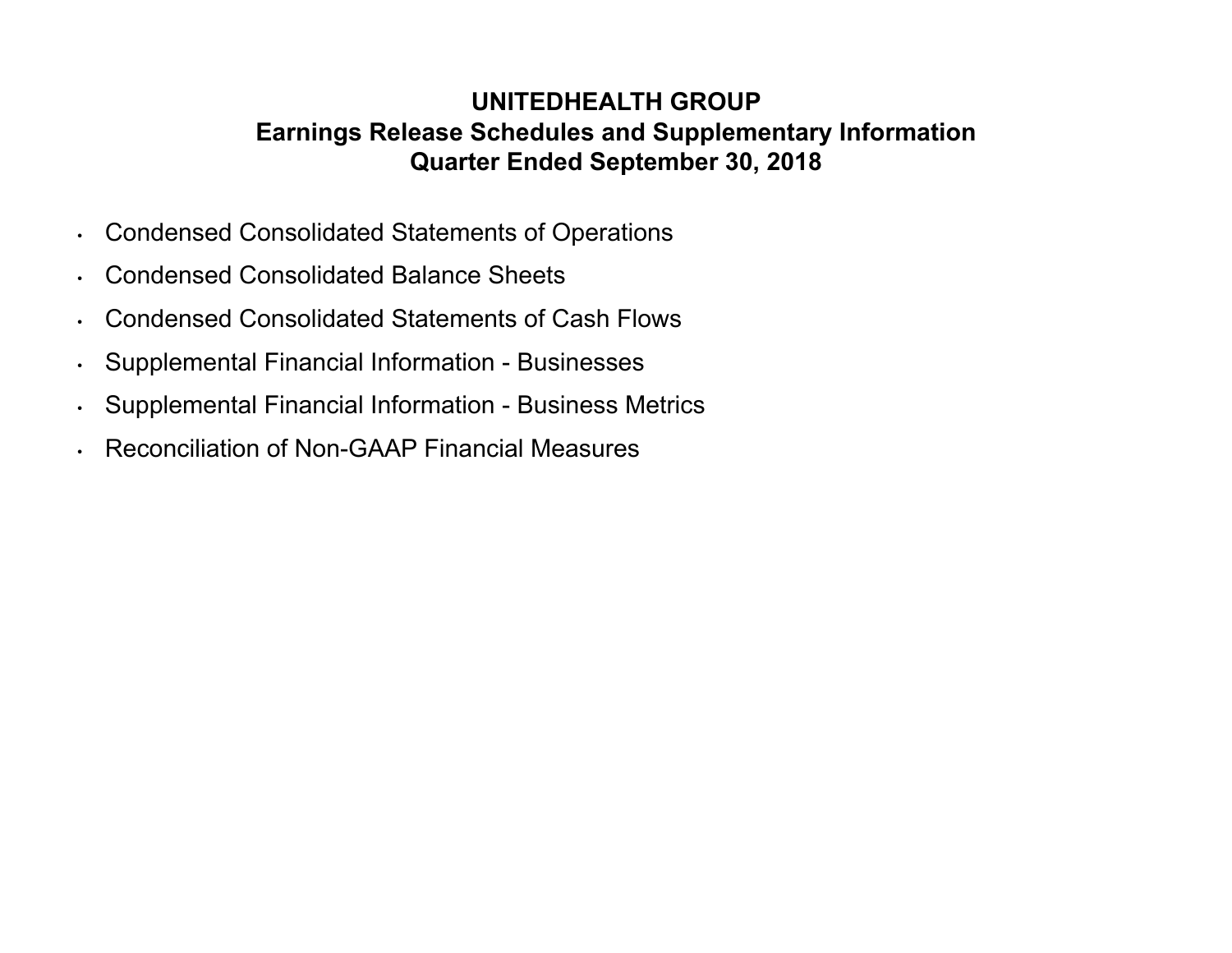## **UNITEDHEALTH GROUP CONDENSED CONSOLIDATED STATEMENTS OF OPERATIONS**

(in millions, except per share data)

(unaudited)

|                                                                                        | <b>Three Months Ended</b><br>September 30, |          | <b>Nine Months Ended</b><br>September 30, |           |
|----------------------------------------------------------------------------------------|--------------------------------------------|----------|-------------------------------------------|-----------|
|                                                                                        | 2018                                       | 2017     | 2018                                      | 2017      |
| <b>Revenues</b>                                                                        |                                            |          |                                           |           |
|                                                                                        | \$44,613                                   | \$39,552 | \$133,155                                 | \$118,075 |
|                                                                                        | 7,344                                      | 6,665    | 21,050                                    | 19,209    |
|                                                                                        | 4,217                                      | 3,858    | 12,590                                    | 11,089    |
|                                                                                        | 382                                        | 247      | 1,035                                     | 725       |
|                                                                                        | 56,556                                     | 50,322   | 167,830                                   | 149,098   |
| <b>Operating costs</b>                                                                 |                                            |          |                                           |           |
|                                                                                        | 36,158                                     | 32,201   | 108,448                                   | 96,829    |
|                                                                                        | 8,479                                      | 7.387    | 25,371                                    | 21,737    |
|                                                                                        | 6,718                                      | 6,068    | 19,373                                    | 17,633    |
|                                                                                        | 611                                        | 578      | 1,791                                     | 1,667     |
|                                                                                        | 51,966                                     | 46,234   | 154,983                                   | 137,866   |
|                                                                                        | 4,590                                      | 4,088    | 12,847                                    | 11,232    |
|                                                                                        | (353)                                      | (294)    | (1,026)                                   | (878)     |
|                                                                                        | 4,237                                      | 3.794    | 11.821                                    | 10,354    |
|                                                                                        | (953)                                      | (1,233)  | (2,603)                                   | (3,252)   |
|                                                                                        | 3,284                                      | 2,561    | 9,218                                     | 7,102     |
|                                                                                        | (96)                                       | (76)     | (272)                                     | (161)     |
|                                                                                        | \$3,188                                    | \$2,485  | \$8,946                                   | \$6,941   |
| Diluted earnings per share attributable to UnitedHealth Group common shareholders      | \$3.24                                     | \$2.51   | \$9.09                                    | \$7.06    |
| Adjusted earnings per share attributable to UnitedHealth Group common shareholders (a) | \$3.41                                     | \$2.66   | \$9.60                                    | \$7.49    |
|                                                                                        | 983                                        | 989      | 984                                       | 983       |
|                                                                                        |                                            |          |                                           |           |

(a) See page 6 for a reconciliation of the non-GAAP measure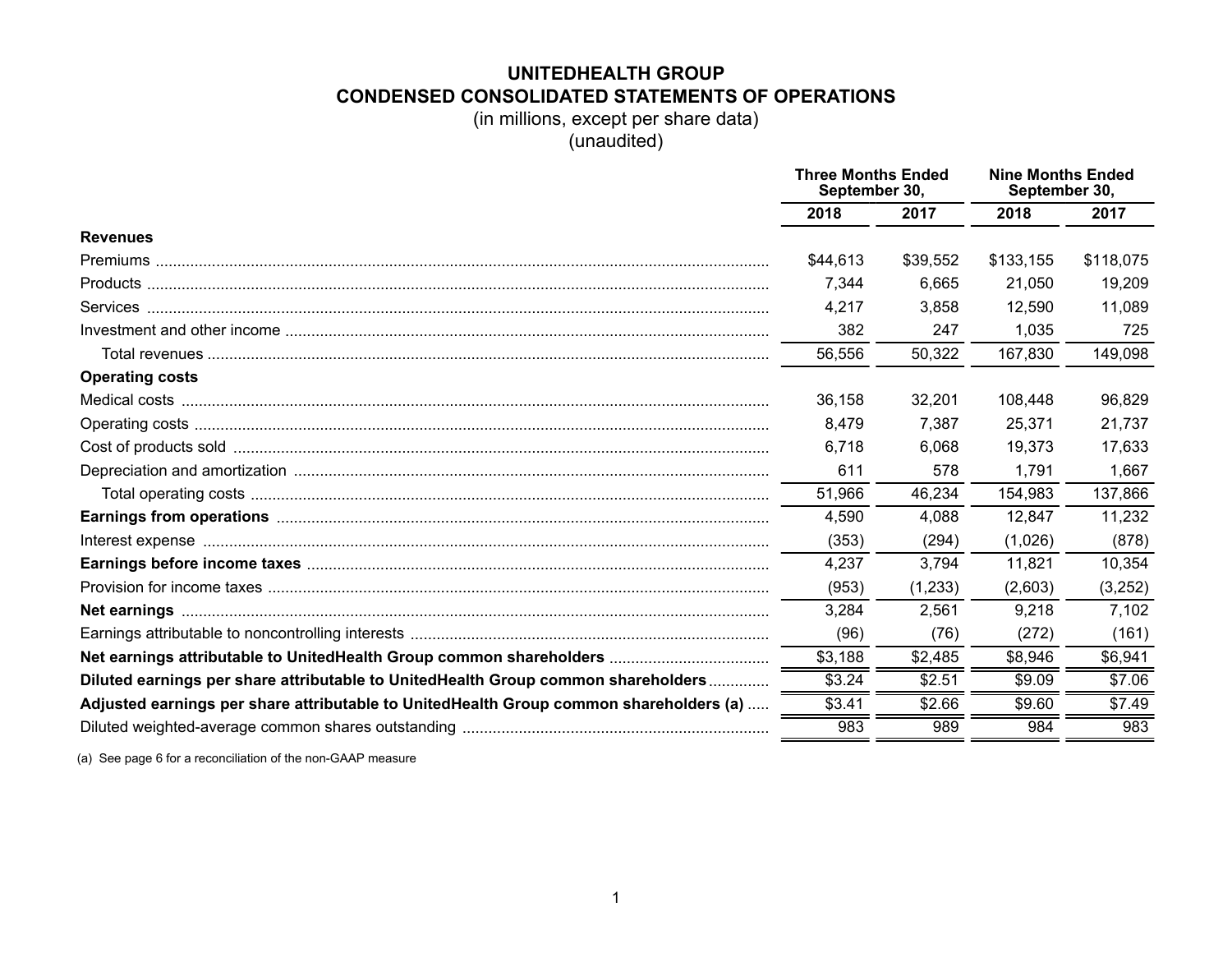## **UNITEDHEALTH GROUP CONDENSED CONSOLIDATED BALANCE SHEETS** (in millions) (unaudited)

|                                                             | September 30, December 31,<br>2018 | 2017      |
|-------------------------------------------------------------|------------------------------------|-----------|
| <b>Assets</b>                                               |                                    |           |
|                                                             | \$13,849                           | \$15,490  |
|                                                             | 10,992                             | 9,568     |
|                                                             | 13,913                             | 12,026    |
|                                                             | 38,754                             | 37,084    |
|                                                             | 31,929                             | 28,341    |
|                                                             | 80,404                             | 73,633    |
|                                                             | \$151,087                          | \$139,058 |
| Liabilities, redeemable noncontrolling interests and equity |                                    |           |
|                                                             | \$19,850                           | \$17,871  |
|                                                             | 1,500                              | 2,857     |
|                                                             | 35,027                             | 29,735    |
|                                                             | 56,377                             | 50,463    |
|                                                             | 32,053                             | 28,835    |
|                                                             | 8,292                              | 7,738     |
|                                                             | 1,769                              | 2,189     |
| Equity                                                      | 52,596                             | 49,833    |
|                                                             | \$151,087                          | \$139,058 |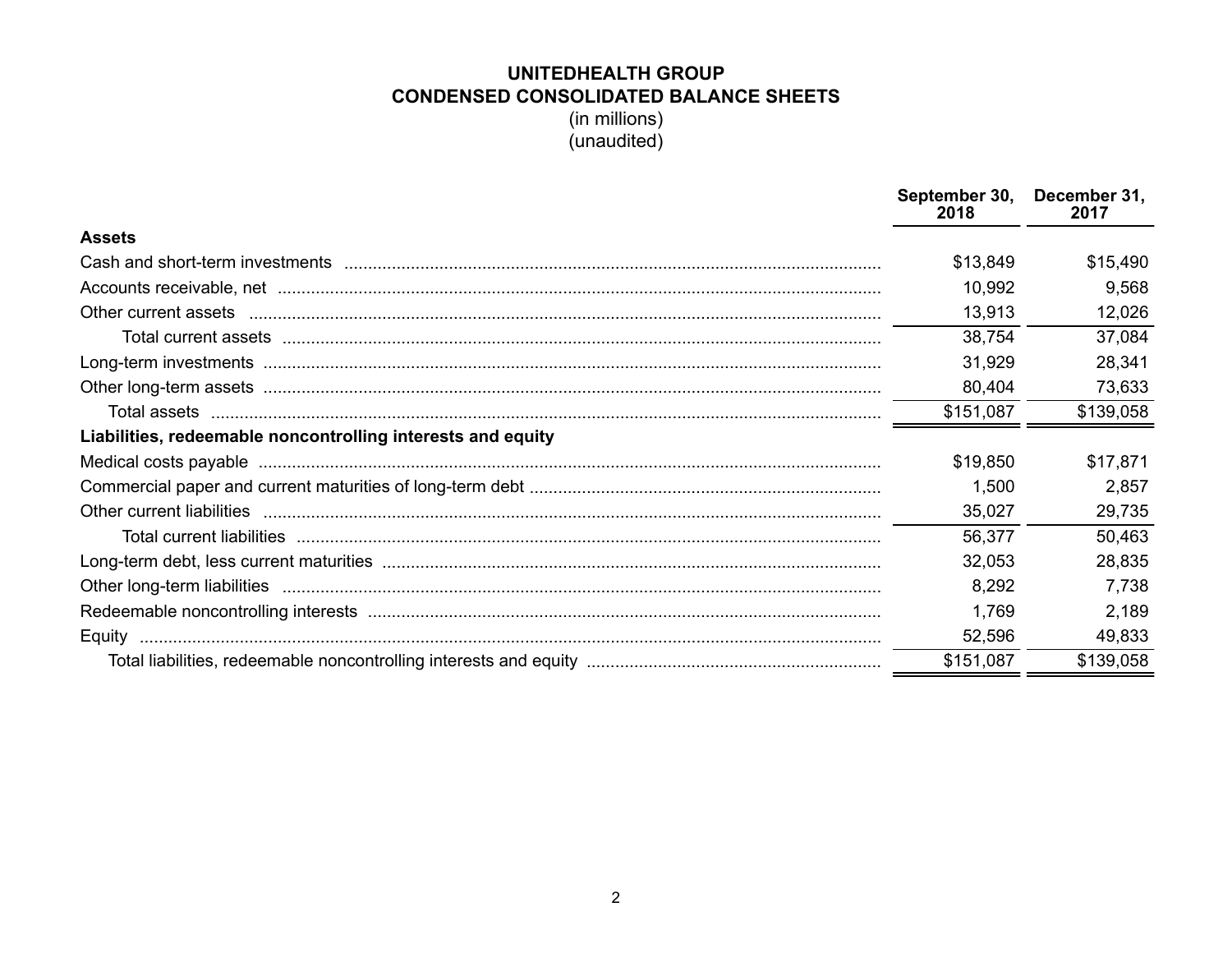## **UNITEDHEALTH GROUP CONDENSED CONSOLIDATED STATEMENTS OF CASH FLOWS**

(in millions) (unaudited)

|                                                              | Nine Months Ended<br>September 30, |          |
|--------------------------------------------------------------|------------------------------------|----------|
|                                                              | 2018                               | 2017     |
| <b>Operating Activities</b>                                  |                                    |          |
|                                                              | \$9,218                            | \$7,102  |
| Noncash items:                                               |                                    |          |
|                                                              | 1.791                              | 1.667    |
|                                                              | (127)                              | (291)    |
|                                                              | 512                                | 456      |
|                                                              | 1,923                              | 7,239    |
|                                                              | 13,317                             | 16,173   |
| <b>Investing Activities</b>                                  |                                    |          |
|                                                              | (3,729)                            | (3,566)  |
|                                                              | (1,505)                            | (1, 391) |
|                                                              | (5,824)                            | (908)    |
|                                                              | (187)                              | (30)     |
|                                                              | (11, 245)                          | (5,895)  |
| <b>Financing Activities</b>                                  |                                    |          |
|                                                              | (3,650)                            | (1, 173) |
|                                                              | (2, 454)                           | (2,046)  |
|                                                              | 1,200                              | (4, 877) |
|                                                              | 1,211                              | 3,639    |
|                                                              | (3,693)                            | (4, 457) |
|                                                              | (97)                               | 18       |
|                                                              | (1,718)                            | 5,839    |
|                                                              | 11,981                             | 10,430   |
|                                                              | \$10,263                           | \$16,269 |
| <b>Supplemental Schedule of Noncash Investing Activities</b> |                                    |          |
|                                                              | \$-                                | \$2,164  |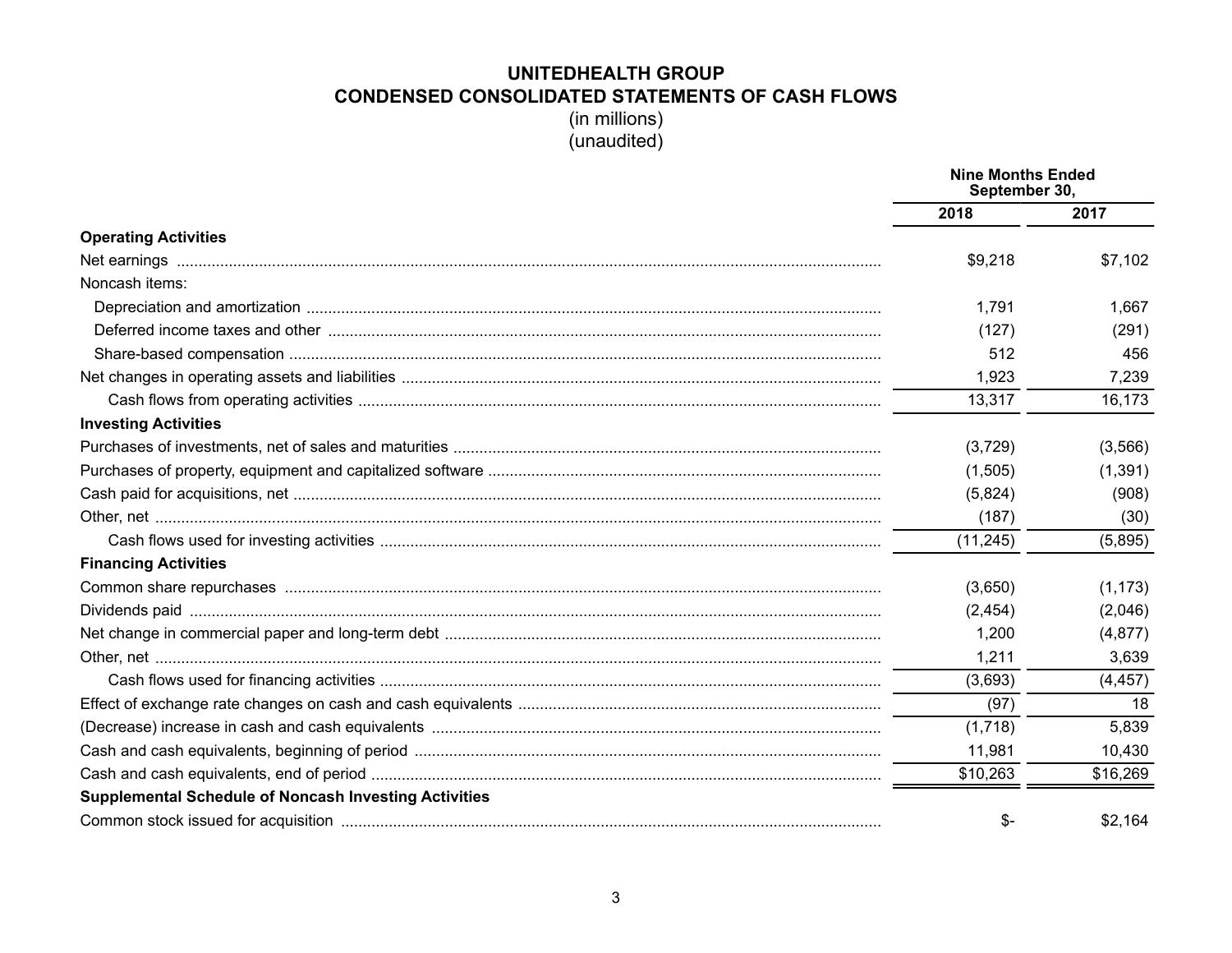### **UNITEDHEALTH GROUP SUPPLEMENTAL FINANCIAL INFORMATION - BUSINESSES**

(in millions, except percentages)

(unaudited)

|                                 | <b>Three Months Ended</b><br>September 30, |           | <b>Nine Months Ended</b><br>September 30, |           |
|---------------------------------|--------------------------------------------|-----------|-------------------------------------------|-----------|
|                                 | 2018                                       | 2017      | 2018                                      | 2017      |
| <b>Revenues</b>                 |                                            |           |                                           |           |
|                                 | \$45,937                                   | \$40,734  | \$137,242                                 | \$121,658 |
|                                 | 25,391                                     | 22,885    | 73,718                                    | 66,793    |
|                                 | (14, 772)                                  | (13, 297) | (43, 130)                                 | (39, 353) |
|                                 | \$56,556                                   | \$50,322  | \$167,830                                 | \$149,098 |
| <b>Earnings from Operations</b> |                                            |           |                                           |           |
|                                 | \$2,559                                    | \$2,391   | \$7,316                                   | \$6,736   |
|                                 | 2,031                                      | 1,697     | 5,531                                     | 4,496     |
|                                 | \$4,590                                    | \$4,088   | \$12,847                                  | \$11,232  |
| <b>Operating Margin</b>         |                                            |           |                                           |           |
|                                 | 5.6%                                       | 5.9%      | 5.3%                                      | 5.5%      |
|                                 | 8.0%                                       | 7.4%      | 7.5%                                      | 6.7%      |
|                                 | 8.1%                                       | 8.1%      | 7.7%                                      | 7.5%      |
| <b>Revenues</b>                 |                                            |           |                                           |           |
|                                 | \$13,734                                   | \$13,054  | \$40,856                                  | \$38,759  |
|                                 | 18,789                                     | 16,306    | 56,573                                    | 49,605    |
|                                 | 11,054                                     | 9,378     | 32,471                                    | 27,505    |
|                                 | 2,360                                      | 1.996     | 7,342                                     | 5,789     |
|                                 | \$6,052                                    | \$5,252   | \$17,752                                  | \$15,107  |
|                                 | 2,254                                      | 2,004     | 6,508                                     | 5,840     |
|                                 | 17,437                                     | 15,953    | 50.484                                    | 46,740    |
|                                 | (352)                                      | (324)     | (1,026)                                   | (894)     |

(a) Earnings from operations for Optum for the three and nine months ended September 30, 2018 included \$622 and \$1,680 for OptumHealth; \$534 and \$1,382 for OptumInsight; and \$875 and \$2,469 for OptumRx, respectively. Earnings from operations for Optum for the three and nine months ended September 30, 2017 included \$513 and \$1,267 for OptumHealth; \$414 and \$1,080 for OptumInsight; and \$770 and \$2,149 for OptumRx, respectively.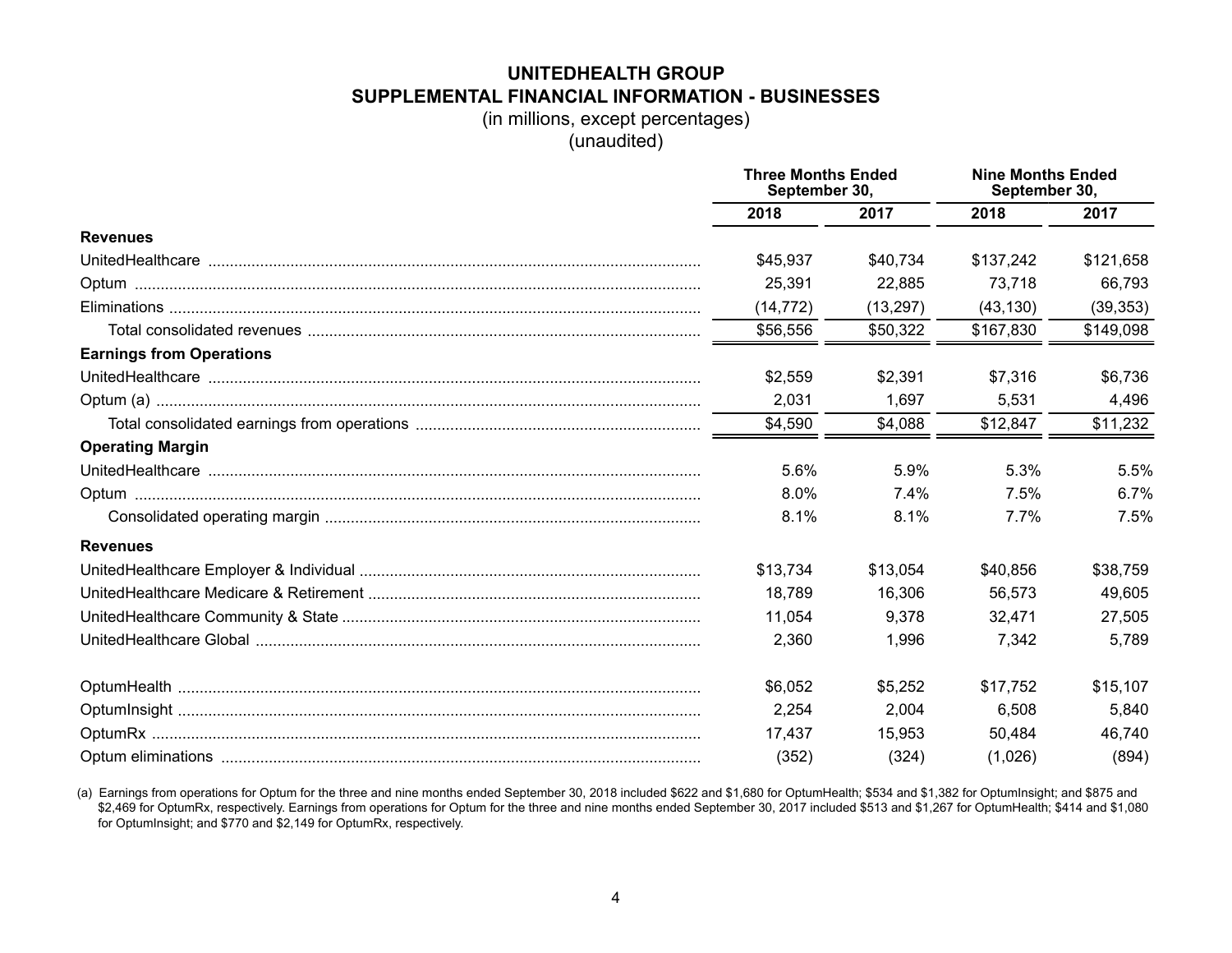## **UNITEDHEALTH GROUP SUPPLEMENTAL FINANCIAL INFORMATION - BUSINESS METRICS**

## **UNITEDHEALTHCARE CUSTOMER PROFILE**

(in thousands)

| <b>People Served</b>     | September 30,<br>2018 | <b>June 30,</b><br>2018 | December 31,<br>2017 | September 30,<br>2017 |
|--------------------------|-----------------------|-------------------------|----------------------|-----------------------|
| Commercial group:        |                       |                         |                      |                       |
|                          | 7,955                 | 7.905                   | 7,935                | 7.805                 |
|                          | 18,365                | 18,415                  | 18,595               | 18,610                |
|                          | 26,320                | 26,320                  | 26,530               | 26,415                |
| Individual               | 495                   | 480                     | 485                  | 515                   |
|                          | 26,815                | 26,800                  | 27,015               | 26,930                |
|                          | 4,915                 | 4.790                   | 4,430                | 4,390                 |
|                          | 6,630                 | 6,710                   | 6.705                | 6,375                 |
|                          | 4,540                 | 4,505                   | 4,445                | 4,415                 |
|                          | 16,085                | 16,005                  | 15,580               | 15,180                |
|                          | 42,900                | 42,805                  | 42,595               | 42,110                |
|                          | 6,070                 | 6,020                   | 4,080                | 4,080                 |
|                          | 48,970                | 48,825                  | 46,675               | 46,190                |
| <b>Supplemental Data</b> |                       |                         |                      |                       |
|                          | 4.725                 | 4.730                   | 4.940                | 4.945                 |

### **OPTUM PERFORMANCE METRICS**

|                                                   | September 30,<br>2018 | <b>June 30.</b><br>2018 | December 31.<br>2017 | September 30,<br>2017 |
|---------------------------------------------------|-----------------------|-------------------------|----------------------|-----------------------|
|                                                   | 92                    |                         | 88                   | 87                    |
|                                                   | \$15.7                | \$15.4                  | \$15.0               | \$13.9                |
| Optum Rx Quarterly Adjusted Scripts (in millions) | 331                   | 332                     | 333                  | 321                   |

(a) Excludes TRICARE of 2.9 million at December 31, 2017 and September 30, 2017.

Note: UnitedHealth Group served 140 million unique individuals across all businesses at September 30, 2018.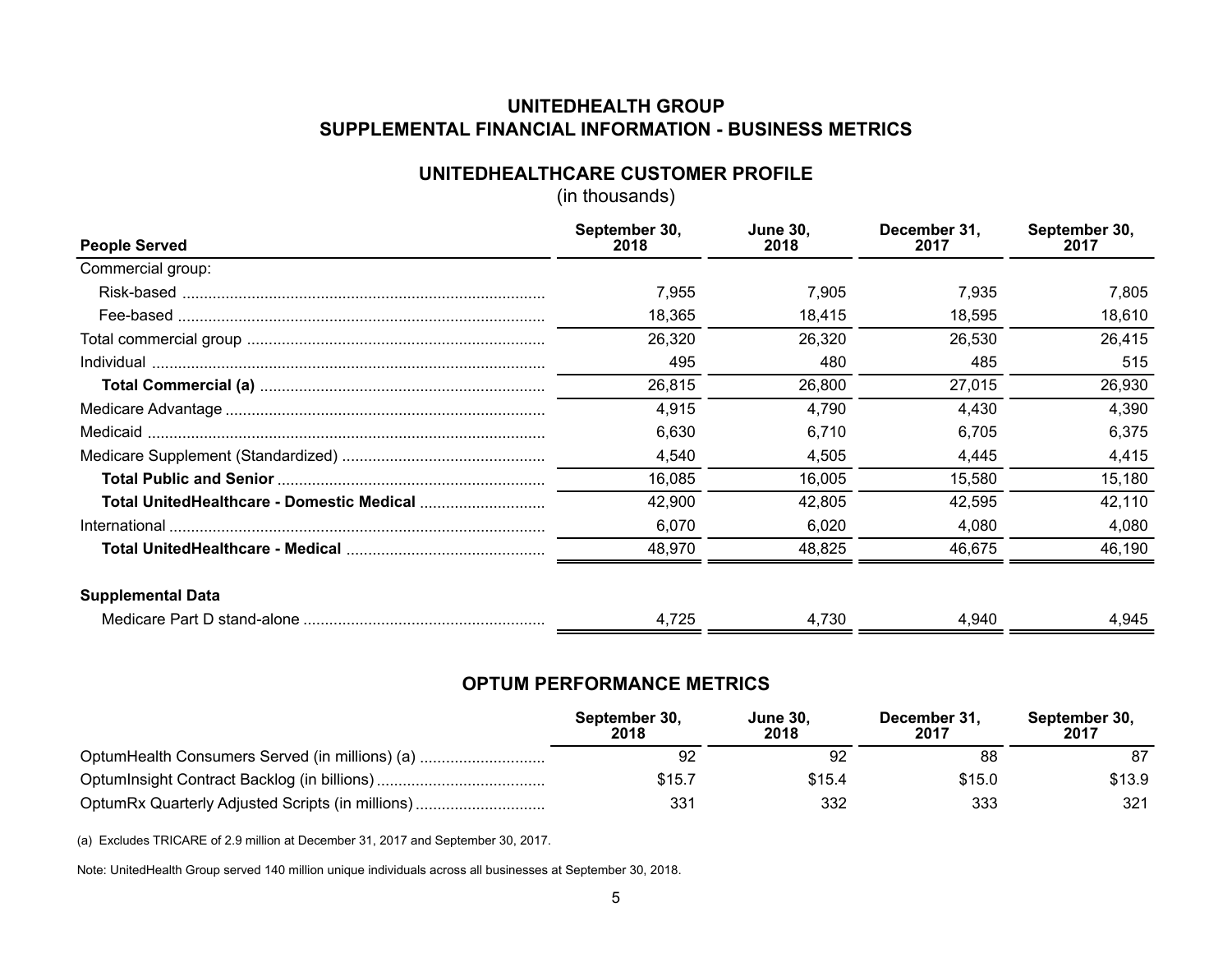## **UNITEDHEALTH GROUP Reconciliation of Non-GAAP Financial Measures**

- Adjusted Net Earnings per Share
- Adjusted Cash Flows from Operations

### **Use of Non-GAAP Financial Measures**

Adjusted net earnings per share and adjusted cash flows from operations are non-GAAP financial measures. Non-GAAP financial measures should be considered in addition to, but not as a substitute for, or superior to, financial measures prepared in accordance with GAAP.

Adjusted net earnings per share excludes from GAAP net earnings per share, intangible amortization and other items, if any, that do not reflect the Company's underlying business performance. Management believes the use of adjusted net earnings per share provides investors and management useful information about the earnings impact of acquisition-related intangible asset amortization. Management believes the exclusion of these items provides a more useful comparison of the Company's underlying business performance from period to period.

Management believes the use of adjusted cash flows from operations provides investors and management with useful information to compare our cash flows from operations for the current period to other periods, when the Company does not receive its monthly payment from the Centers for Medicare and Medicaid Services (CMS) in the applicable quarter. CMS generally remits their monthly payments on the first calendar day of the applicable month. However, if the first calendar day of the month falls on a weekend or a holiday, CMS has typically paid the Company on the last business day of the preceding calendar month. Adjusted cash flows from operating activities presents operating cash flows assuming all CMS payments were received on the first calendar day of the applicable month.